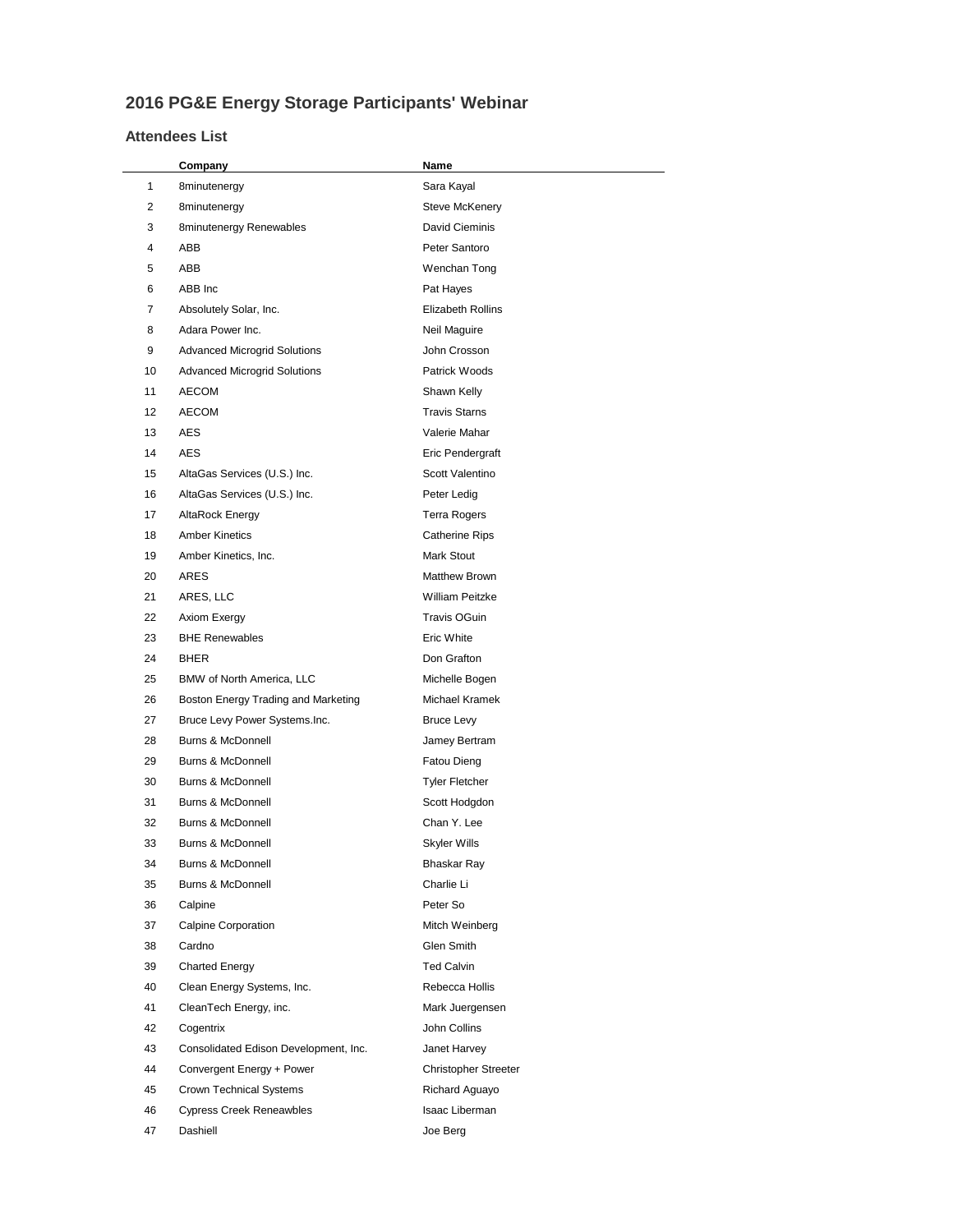| 48 | <b>Demand Energy Networks</b>         | Jeff Cook-Coyle        |
|----|---------------------------------------|------------------------|
| 49 | <b>DeRosa Advisors</b>                | Frank DeRosa           |
| 50 | Duke Enerav                           | <b>Spencer Hanes</b>   |
| 51 | Duke Energy                           | Kevin Hooker           |
| 52 | E.ON                                  | Michael Wong           |
| 53 | Ecoplexus                             | Yuntao Wang            |
| 54 | <b>EDF Renewable Energy</b>           | Ben Ludwig             |
| 55 | <b>EDF Renewable Energy</b>           | Michael Robinson       |
| 56 | <b>ELSYS-STOREME</b>                  | <b>Emmie Stenstedt</b> |
| 57 | <b>ENCO Utility Services</b>          | Al Kepuska             |
| 58 | Enel Green Power North America, Inc.  | <b>Justin Alvord</b>   |
| 59 | <b>Energy Dynnamix</b>                | Bob Hoffman            |
| 60 | <b>Energy Infrastructure Partners</b> | Renwick Paige          |
| 61 | <b>Energy Now</b>                     | Jenny Jackson          |
| 62 | EnergyHub                             | Corey Benson           |
| 63 | <b>Engineering Solutions</b>          | <b>Rob Davis</b>       |
| 64 | Enovity                               | Jeff Guild             |
| 65 | EnStorage                             | Itai Karelic           |
| 66 | EnSync, Inc.                          | Ron Okada              |
| 67 | Entropy                               | Yaron Glazer           |
| 68 | Evaporcool                            | <b>Ben Taube</b>       |
| 69 | Firm Green                            | Jeff Cook              |
| 70 | <b>First Solar</b>                    | Kareem Shihab          |
| 71 |                                       |                        |
|    | Fontana Energy Associates, LLC        | Perry Fontana          |
| 72 | General Electric Inc.                 | Akhtar merchant        |
| 73 | GlidePath Power LLC                   | Randall Wood           |
| 74 | Green Charge Networks, LLC            | Gregory Iwahashi       |
| 75 | Greensmith                            | Jeff Damron            |
| 76 | Greensmith                            | Semih Oztreves         |
| 77 | Greensmith Energy Management Systems  | Dave Shultz            |
| 78 | Greentech Corp.                       | Steve Kim              |
| 79 | Groom Energy, EDF                     | Jeremy Jones           |
| 80 | <b>Hecate Energy LLC</b>              | Gabriel Wapner         |
| 81 | <b>HICO</b>                           | Hongwoo Lim            |
| 82 | ICS                                   | Yoshi Hirata           |
| 83 | IES/Exelon                            | Katie Kaplan           |
| 84 | Invenergy                             | Michael Geier          |
| 85 | Invenergy                             | Ekaterina Loshakova    |
| 86 | <b>Invenergy LLC</b>                  | Gian Handal            |
| 87 | Kinetic Traction                      | John Heppenstall       |
| 88 | Kisensum                              | Ryan Lipkin            |
| 89 | L J Manz Consulting                   | Laura Manz             |
| 90 | LG CNS                                | Daniel Jung            |
| 91 | <b>Lockheed Martin</b>                | David Bruder           |
| 92 | <b>LS Power</b>                       | Mark Strength          |
| 93 | Mega Point Energy                     | Nathan Hightower       |
| 94 | MegaPoint Energy                      | Eric Larson            |
| 95 | MegaWatt Storage Farms                | David MacMillan        |
| 96 | MegaWatt Storage Farms, Inc.          | <b>Edward Cazalet</b>  |
| 97 | <b>MEPPI</b>                          | Patrick Devlin         |
| 98 | <b>MEPPI</b>                          | <b>Steve Emling</b>    |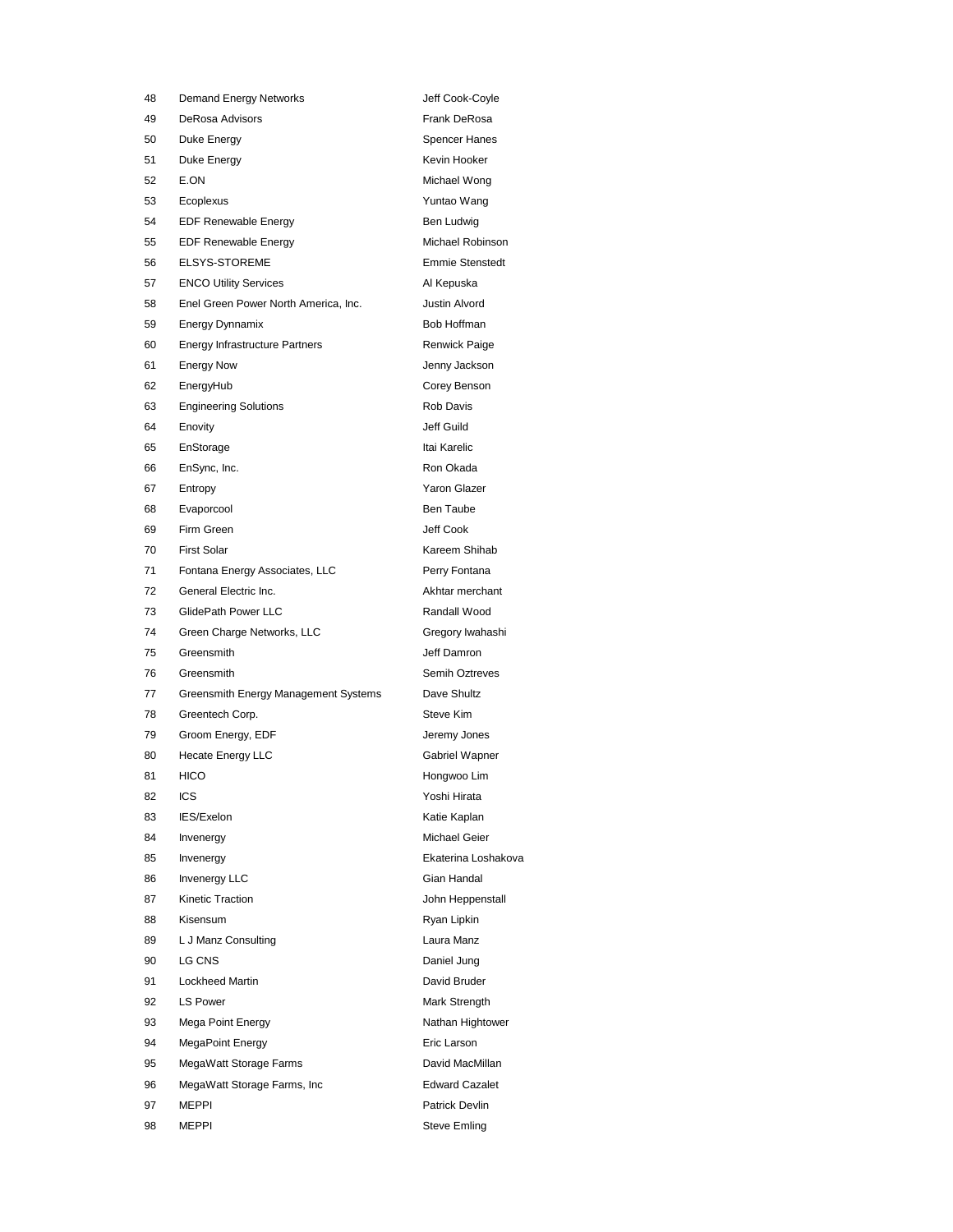99 MEPPI c/o Young & Company **Armando Zamora** 100 Mercedes-Benz Energy Candice Yu 101 Merrimack Energy Group, Inc. **Wayne Oliver** 102 Michael Katz Energy **Michael Katz** 103 Micronoc **Ting Chang** 104 Micronoc Connie Chung 105 Micronoc **Paula Kim** 106 Mirasol Development **Milissa Marona** 107 National Renewable Solutions, LLC Patrick Pelstring 108 NEC Energy Solutions **Catherine Sullivan** 109 NESCO 2, LLC Daren Anderson 110 NextEra Energy **Mike Gallo** Mike Gallo 111 NextEra Energy Resources Michael Toomey 112 NEXTracker **Josh Weiner** 113 NGK Locke Shingo Sugawara 114 NRG Vincent Menta 115 NRG Clara Midgley 116 NRG Ben Snieckus 117 NRG Energy **Erika van 't Veld** 118 NRG Energy, Inc. **Benjamin Herhold** 119 OurEnergy Dustin Jolley 120 Pacific Beach Tower Inc **Les Corriea** 121 PARS Energy **Eddie Dehdashti** 122 Pathion **Disk Report Follows** John Carney 123 POWER Engineers, Inc. **Martha Williams** 124 PowerBridge **Susan Brown** 125 Powin Energy Corporation **Danny Luke Communist Contract Contract Contract Contract Contract Contract Contract** 126 Quanta Services **Paul Zimmermann** 127 RealEnergy **Kevin Best** 128 Recurrent Energy **Paul Smerchanski** 129 Red Dipper, LLC **Doug Parrish** 130 RES Chris Wolf 131 RES Group **Craig Horne** 132 S&C Electric Company Troy Miller 133 S&C Electric Company Jake Edie 134 S&C Electric Company Lance Pittman 135 S&C Electric Company Bryce Washebeck 136 Samsung SDI Arturo Zarate 137 Schneider Electric **Brandy Henson** 138 Skylar Eddie Park 139 Solar Electric Solutions LLC Mike Stern 140 Solar Electric Solutions LLC Freeman Hall 141 Solar Projects USA Byron Head 142 SolarCity **Margaret Hodes** 143 SolarCity **Priscilla** Lee 144 Sonnedix Maria Ceron 145 Sonnen Olaf Lohr 146 Southwest Generation Operating Company, LLC Derek Daly 147 Southwest Generation Operating Company, LLC Shannon Okuyama 148 sPower **Trupti Kalbag** 149 Starwood Energy **Patrick Verdonck**